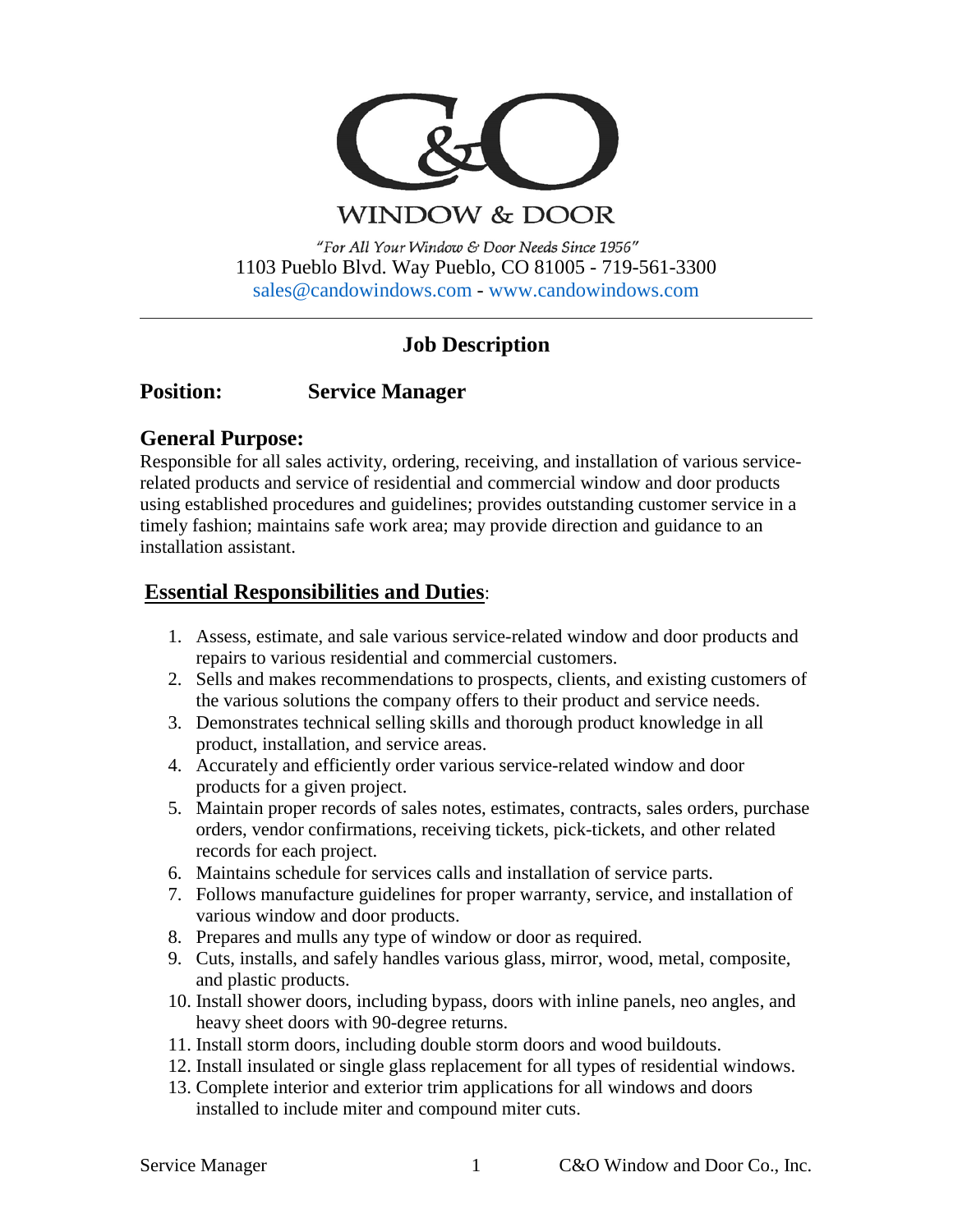- 14. Applies all types of professional caulking.
- 15. Completes repair work on any type of window, operator, screen or door as needed.
- 16. Prepares in advance of installation the necessary tools, equipment, and materials needed.
- 17. Maintains job installation daily work sheets for time and materials used, completes records for construction superintendent and other records as needed.
- 18. Coordinates installation with customer, office personnel, other installers, warehouse, and delivery personnel on daily activities scheduled.
- 19. Performs a variety of general labor duties including keeping job site clean and safe, disposing of unnecessary materials.
- 20. Maintains vehicle, equipment, and tools in working order.
- 21. Provides and requests information from C&O staff, customers, vendors, and/or contractors as needed.
- 22. Perform related duties and responsibilities as required.

# **Job Qualifications:**

## **Knowledge of:**

- Computer software applications such as Microsoft Office suite, accounting software, various estimating software, and the ability of finding and utilization of manufacture's online parts catalogs. architectural details, installation guides.
- OSHA safety policies and compliance with safety requirements.
- Basic interpretation of blueprints, detail sheets, fabrication, and flashing applications and construction worksites.
- All safety requirements and hazardous safety glazing applications and locations.
- Installation Specifications for product and materials sold.
- Power tools and equipment, including table saw, chop saws, circular saws, reciprocating saws, and all other tools associated with the installation of all types of window and doors.
- Basic mathematical calculations.
- Building codes and regulations.

## **Ability to:**

- Deliver exceptional customer service.
- Analyzes and resolves work site problems or assists others to solve installation problems to meet customer expectations.
- Coordinate and lead the activities of other workers on the job site.
- Decide, establish, lay out and plan the activities and materials required for proper installations.
- Analyzes and resolves work site problems or assists others to solve installation problems.
- Coordinate and lead the activities of other workers on the job site.